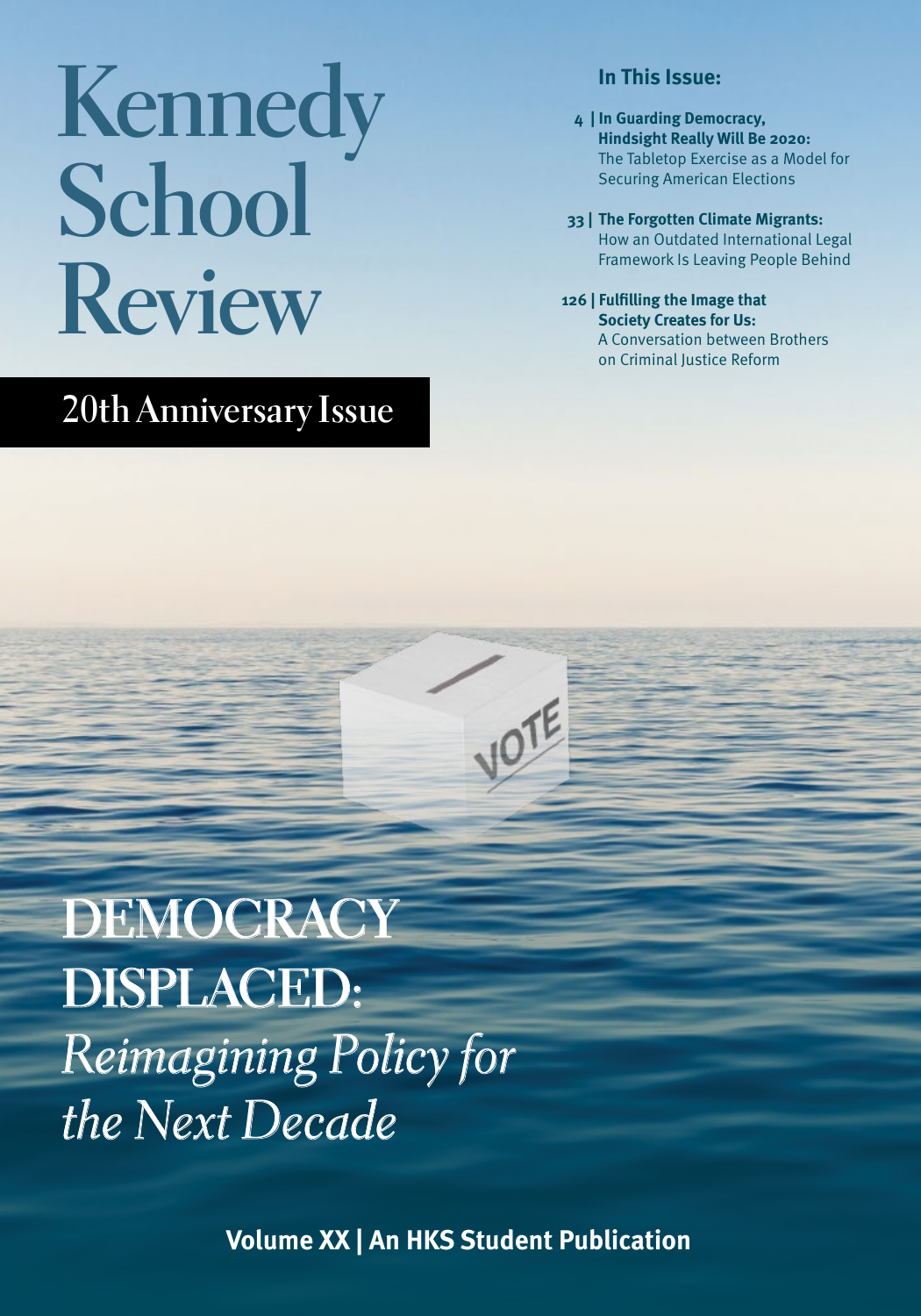

## **Kennedy School Review** Volume XX

An HKS Student Publication Visit us online harvardkennedyschoolreview.com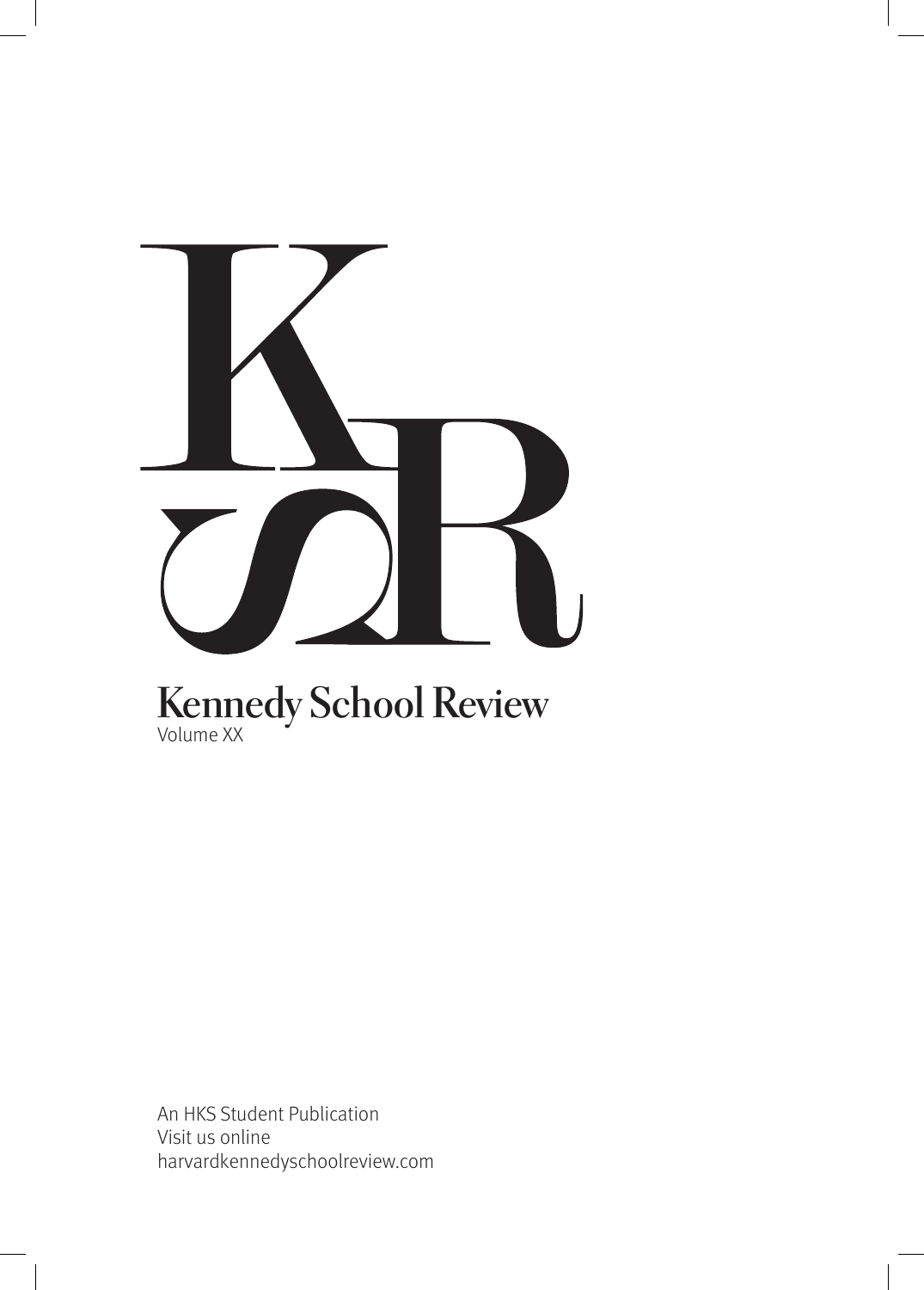The *Kennedy School Review* (ISSN: 1535-0215) is a student publication at the John F. Kennedy School of Government at Harvard University. All views expressed in the journal are those of the authors and interviewees only and do not represent the views of Harvard University, the Harvard Kennedy School, the staff of the *Kennedy School Review*, or any of its affliates.

Copyright 2020 by the President and Fellows of Harvard College. All rights reserved. Except as otherwise specifed, no article or portion herein is to be reproduced or adapted to other works without the expressed written consent of the editors of the *Kennedy School Review*.

Kennedy School Review John F. Kennedy School of Government Harvard University 79 John F. Kennedy Street Cambridge, MA 02138

Telephone: (617) 495-8934

E-mail: harvardksr@gmail.com

## **harvardkennedyschoolreview.com**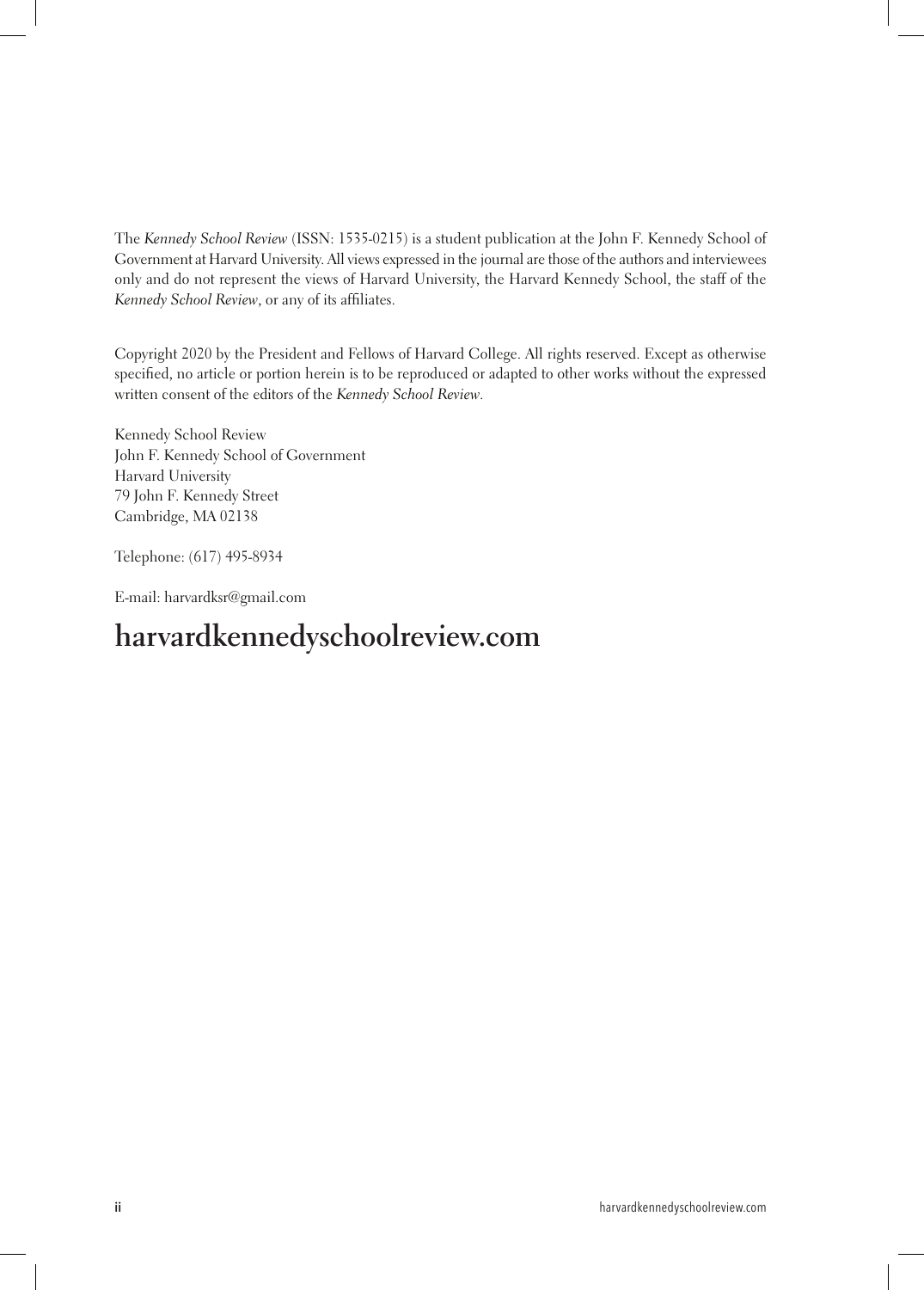## Staff

*Editor-in-Chief* Vandinika Shukla

*Managing Editors*

*Print* Margaret Kadifa Nikhil Kumar

*Digital* Hilary Gelfond Stephanie Nussbaum

*Podcast* Phoenix McLaughlin Prachi Naik

*Strategy* Amanda Patarino *Associate Editors* Alex Domash Alexander de Avila Anders Corey Andrea Alvarez Marin Christie Lawrence Daniel Remler David Hicks Derrick Flakoll Hugh Verrier Inayat Sabhikhi Jaylia Yan Jess Northend Kanika Verma Katie Miller Katie Stenclik Kevin Frazier Lucy O'Keeffe Nagela Nukuna Nathaniel Kim Samantha Batel Sarah Jacobs Simon Borumand Vinith Annam Zac Smith Zayba Abdulla

*Publisher* Martha Foley

*Faculty Advisor* Richard Parker

*Layout & Design* Liliana Ballesteros

*Copy Editor* Tracy Campbell

*Contributors* Aaran Patel Adam Barsuhn Aisha Iqbal Alex Domash Alexander de Avila Alina Clough Ana Ramos Bochen Han Chu Wang Daniel Hernández Aldaco

Daniel Remler Daniela Philipson García Deeneaus Polk Derrick Flakoll Desmond Polk Esther Brito Ruiz Eva Heinstein Gabriela Lastres Gabrielle Hubert Gaia van der Esch Ghida Ismail Holly Ransom Jean-Baptiste Féline Jeremy Ney Jihae Lee Joshua Baltodano Joyce Ng Lindsay Ashby Devonas Lucy O'Keeffe Marina Kusumawardhani Melina Anlin Nalini Tata Nathaniel Kim Sarmad Ishfaq Simon Borumand Stephanie Nussbaum Will Hickey

#### *Special Thanks*

Nancy Gibbs Shorenstein Center on Media, Politics and Public Policy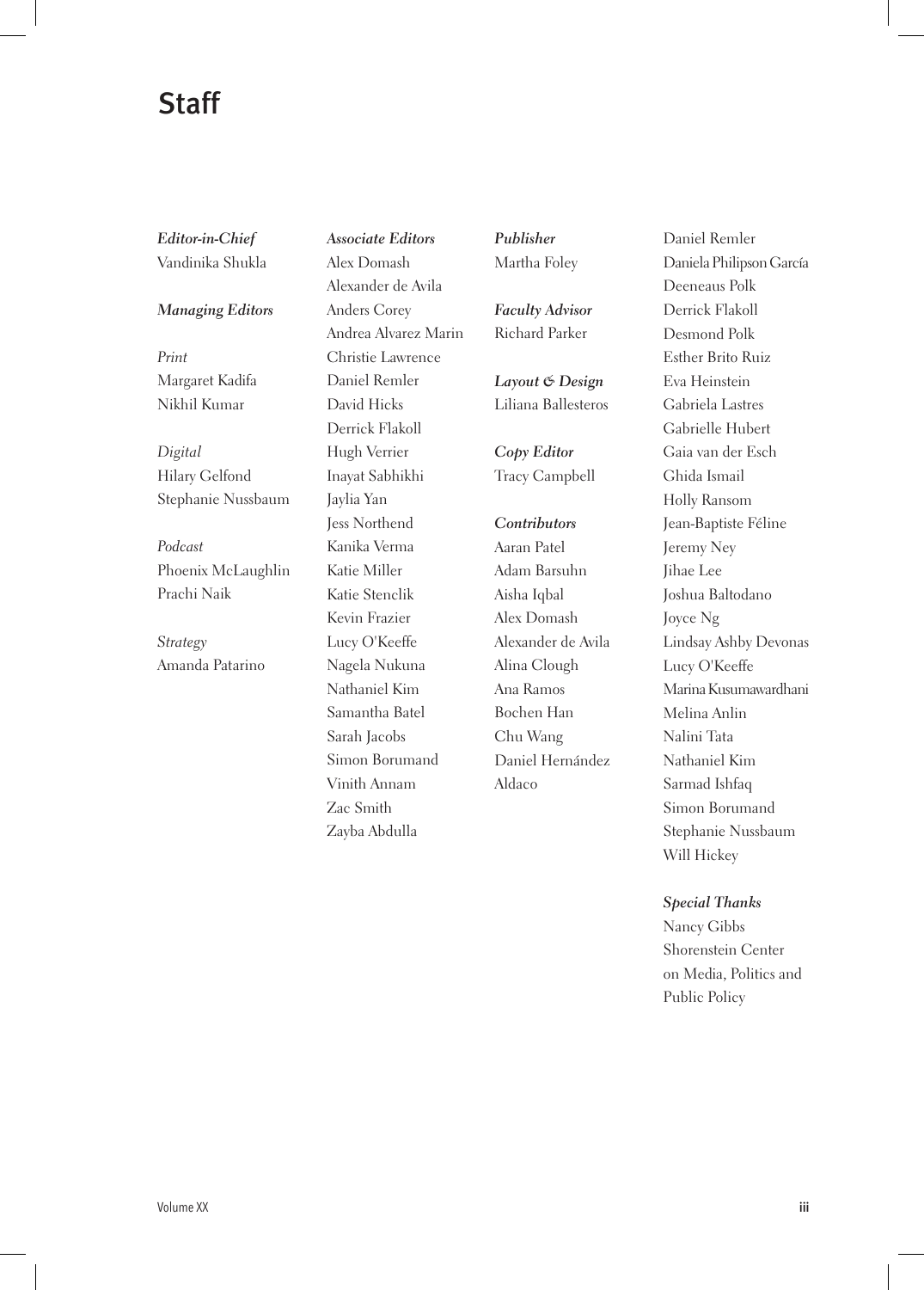## Editors' Note

This journal marks the 20th anniversary of the *Kennedy School Review*. Twenty years of ideas, voices, and bold visions to change the face of policy.

The frst edition of the *Kennedy School Review* opened with the refection that "we stand on the edge of a world we barely recognize." As the world around us is on trial, we once again fnd ourselves at the edge of the unknown. As homes, lives, and identities are displaced, democratic institutions struggle to endure. Yet in that displacement, we each have something to teach one another about freedom, equality, and *Veritas*. There is hope in the grassroots, and thus our journal for the new decade locates policy recommendations in those lived experiences.

The journal you are holding is the culmination of countless hours of research, on-the-ground reporting, diffcult and emboldening conversations, and writing and editing from nearly 75 people. Our passionate and driven staff went through a record number of submissions to curate these 32 pieces. Our contributors tackle topics ranging from contradicting narratives about Mississippi's prisons to the rise of the evangelical right in Brazil. They offer lessons on polarization, election security, human-centered policy decisions despite disagreement, responsible and ethical technology, inclusion of the arts and sports in public policy, and the climate-driven migration crisis. Our journal breaks into new forms of storytelling, including photo essays, business ecosystem maps, and narratives from migrants in shelters far from home, reimagining not only policy but also communication for the next decade.

The hope and resilience in this journal's vision for public policy sets this edition apart. In our 20th year, the *Kennedy School Review* grew in its size and determination to promote bold ideas and elevate new voices. We have recruited more editors and published articles with more ambition in our print journal and our digital edition, harvardkennedyschoolreview.com, than ever before. The digital journal expanded its content reach, curating a special series on the 2020 US election and publishing insights on topics including the transatlantic freeze to the Hong Kong protests. Now in its third season, our podcast released frst-hand accounts from the front lines of equitable pedagogy and interviews on right-wing extremism.

We are grateful and proud to be conduits for the power of words and ideas. We hope you keep reading and fnd faith in the revolutionary capacity of our collective voice.

Vandinika Shukla Editor-in-Chief

Margaret Kadifa and Nikhil Kumar Managing Editors, Print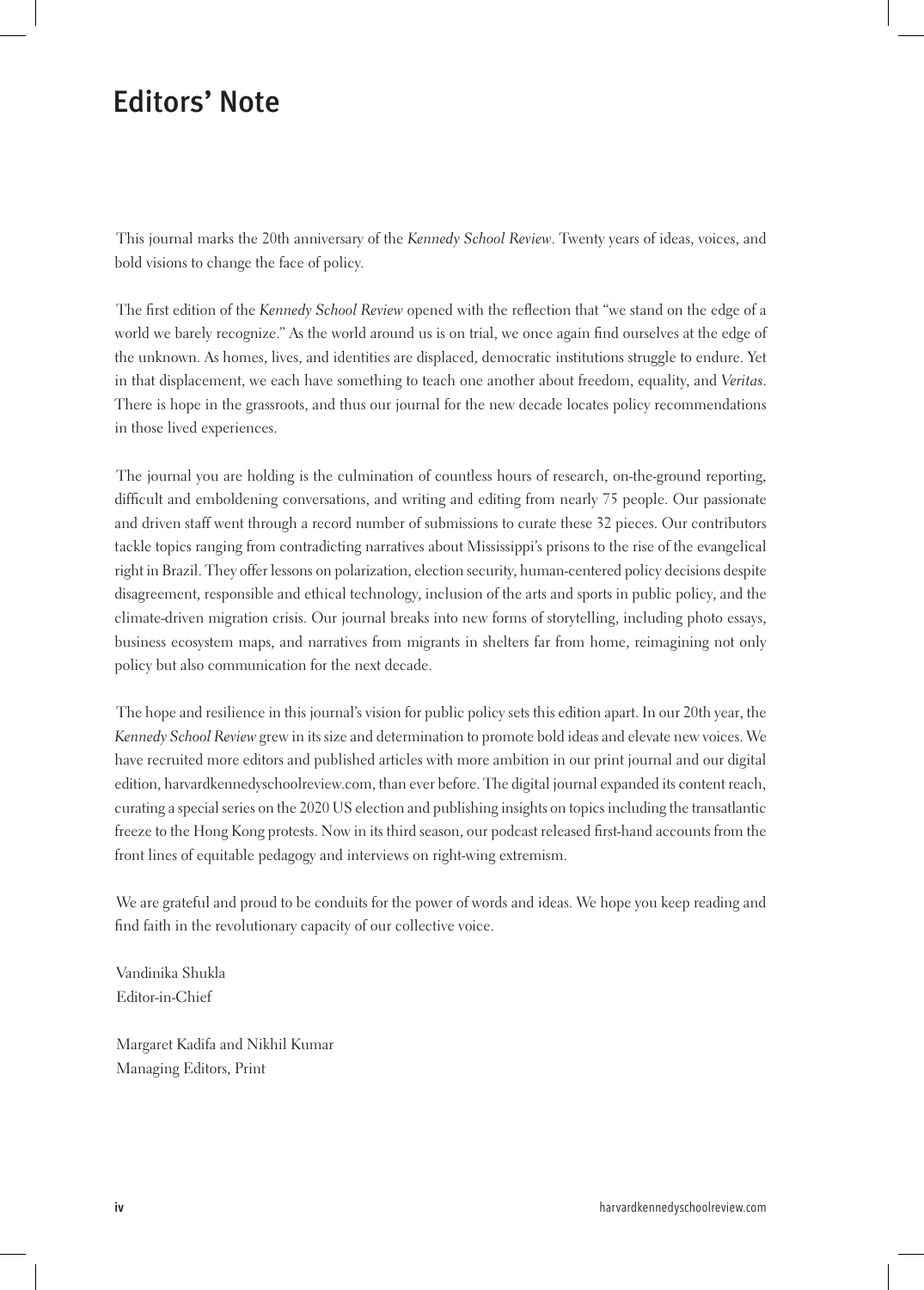## **The Case for a Digital Dollar:**  Security at Home and Abroad

## Jeremy Ney

The US dollar must go digital. A digital dollar will not only beneft the US economy through fnancial stability at home, it will also improve America's fnancial security abroad, particularly in light of China's economic rise. In 2009, the late Paul Volcker quipped that the ATM was the most useful fnancial innovation in the last 20 years—more than a decade later, policymakers have the opportunity to create the next great fnancial innovation: central bank digital currencies.

Central bank digital currencies, or CBDCs, refer to the digital form of fat money. Rather than issuing physical cash or coins, the government issues digital tokens whose value is backed by the full faith and credit of the government. Unlike Venmo balances or credit card accounts, CBDCs are the liability of the central bank, which in turn maintains deposits, reserves, and accounts rather than a private firm.<sup>1</sup>

America's interest in a digital dollar emerges from two spheres: fnancial security and geopolitical realities. First, a CBDC would allow Americans to deposit money directly at the Federal Reserve, thus creating a truly risk-free store of value. Second, China is currently pursuing its own digital yuan, which could undermine America's ability to implement sanctions effectively, particularly against North Korea.<sup>2</sup> America must therefore innovate in global payments not only to maintain critical diplomatic tools but also to ensure greater resiliency for the US economy.

#### **Domestic Financial Stability**

The most important beneft of CBDCs is the ability to

improve the safety and soundness of the US economy. The safest place that depositors can keep their money is at a central bank.

Most CBDC research has focused on monetary policy effectiveness and expected benefts in payments systems, but less research exists to highlight how CBDCs may impact fnancial stability. If depositors switch from holding their savings at commercial banks and instead keep these funds at central banks, America will see signifcant shifts in bank business models, lending, and risk allocation.

Current workarounds for risk-free money fall short. The closest approximation of security is the federal deposit insurance system, but this provides a less-than-full guarantee. While the FDIC deposit insurance fund totals \$41 billion, it is supposed to cover \$6 trillion in insured deposits.3 This means that the \$250,000 FDIC cap could only reimburse 0.6 percent of deposits kept at banks in the event of default. As a result, bank runs may occur because depositors know that their money is not truly safe during crises. The government must therefore intervene during periods of distress via bailouts and new complex regulatory regimes.

Deposit insurance actually distorts market pricing in two ways. First, it explicitly lowers the risk premium charged by banks. In other words, banks know that the government is responsible for repaying losses to depositors in the event of a bank failure—thus, they do not accurately price their products according to the true risk they are taking. Economists have noted that this can distort the risk premium charged by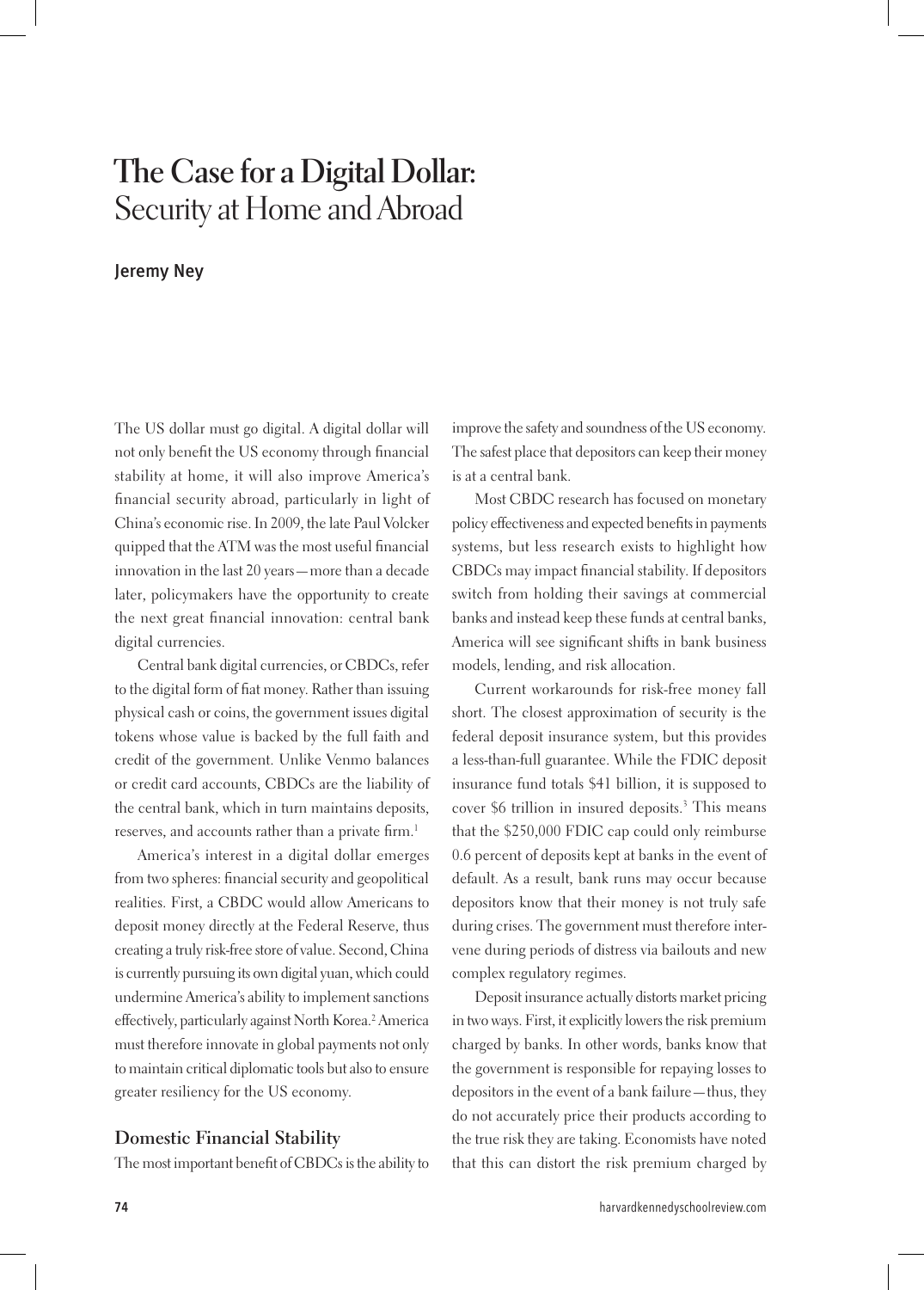#### The Shifting Global Economy

banks by as much as 25 basis points.<sup>4,5,6,7</sup>

Second, FDIC deposit insurance implicitly reduces market discipline. The World Bank summarizes this effect well: "When deposits are insured . . . bank depositors lack incentives to monitor. The lack of market discipline leads to excessive risk-taking culminating in banking crises."8 While insurance is helpful to defend against bad outcomes, the current system has incentivized poor risk-taking practices.

The goal of CBDCs, in turn, is to provide the same type of risk-free store of value without the subsequent market distortions. Rather than creating a convoluted set of intermediates that require heavy oversight and engender moral hazard, CBDCs can provide a truly risk-free store of value. CBDCs thus become the public policy good that was desired all along. The obvious next question is how we can ensure that CBDCs do not cause similar or worse market distortions.

The International Monetary Fund's (IMF) 2018 framework, Casting Light on Central Bank Digital Currencies,<sup>9</sup> sheds light on this exact question. The IMF categorizes the risks of rolling out a CBDC into two different scenarios: the risks of disrupting bank business models in tranquil fnancial times and the risk of bank runs in times of systemic fnancial distress. The report notes that CBDCs may reduce lending in the short term, but if implemented correctly, this economic shift will be counterbalanced by a longterm improvement in credit quality. In other words, deposits will fow out of commercial banks and into central banks, yet this will ensure that the lending that banks do engage in will be of a higher quality.

There are, however, some challenges in implementing CBDCs. First, the Federal Reserve would be responsible for executing such a policy, yet it would need to develop the technical capabilities to allow

*"If China is the architect of this new global payments system, the United States may struggle to monitor transactions and maintain sanctions."* all retail depositors to hold accounts there. Second, bank business models would have to evolve as these institutions lose a signifcant source of their funding to CBDCs. Deposits are considered a sticky asset, and banks may have to offer higher interest rates in order to attract regular deposits. Third, CBDCs may have disproportionate impacts in geographic locations in which community banks are especially reliant on deposits to fund their lending models. Despite these challenges, consumer safety and soundness remain paramount.

#### **National Security and Statecraft**

America's international interests greatly outweigh any obstacles to implementing a central bank digital currency. America's infuence in the global economy rests on two pillars. The frst pillar is the strength of the US economy, which emerges from America's capacity to withstand fnancial shocks, to grow its GDP, and to maintain the US dollar as the global reserve currency. The second pillar is the fnancial infrastructure and payments processing that America and its allies rely on to track payments, including those by countries that violate sanctions. A digital currency created by a foreign country could weaken that second pillar of American infuence if it became the standard for global payments. In such a scenario, countries could deploy digital currencies to bypass international sanctions, undermining a key instrument in America's foreign policy toolkit.

The largest threat to US economic primacy in international digital payments comes from China and its push to develop its own digital currency. The People's Bank of China (PBoC) has proposed<sup>10</sup> releasing a digital yuan and has filed over 50 patents<sup>11</sup> for a CBDC, which would allow anyone transacting in the new currency to operate outside of traditional payments infrastructure. This traditional infrastructure is currently operated by SWIFT, the Society for Worldwide Interbank Financial Telecommunication. Congressmen French Hill (R-Arkansas) and Bill Foster (D-Illinois) penned a letter to Federal Reserve Chairman Jerome Powell, noting that "the US dollar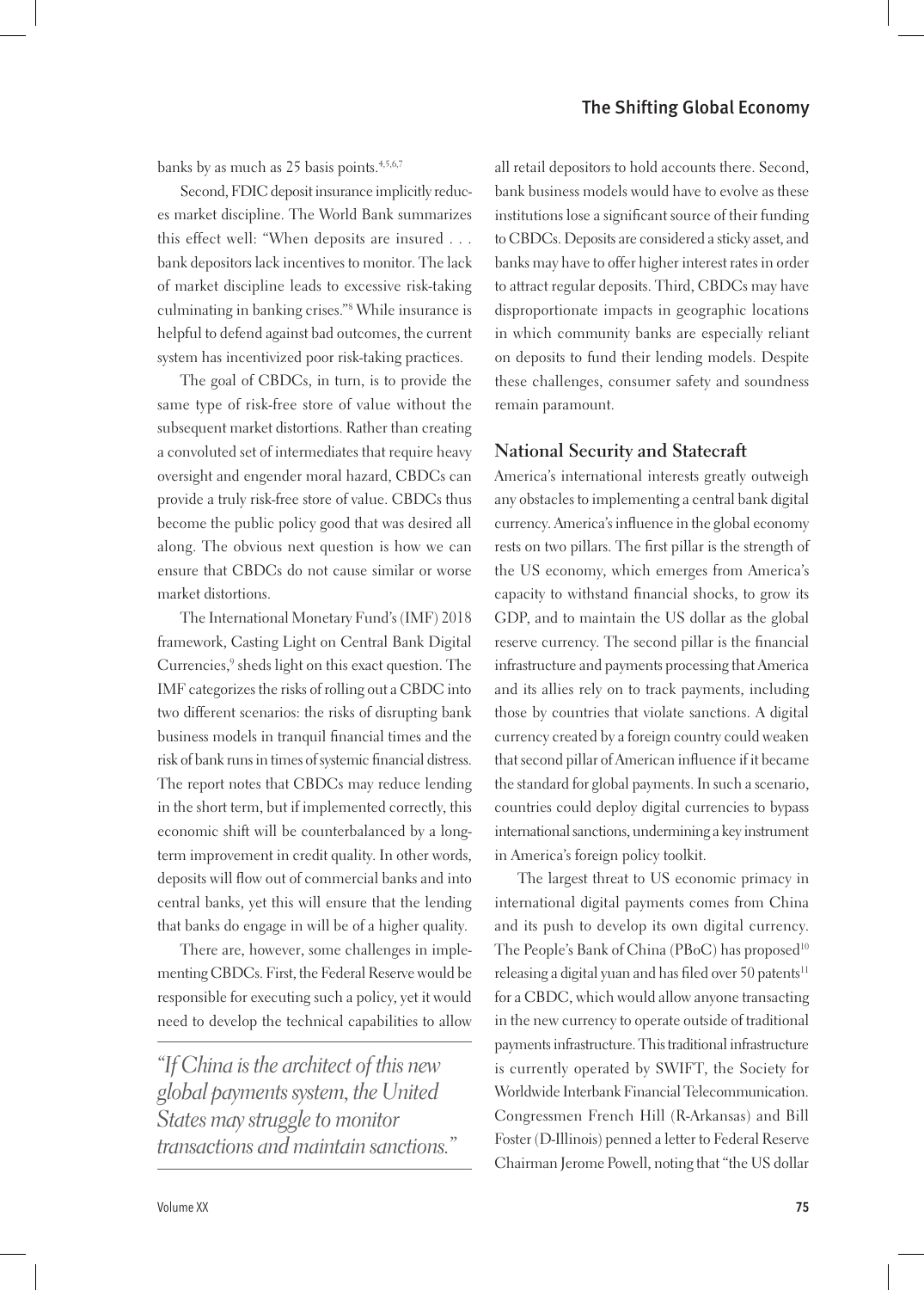could be in long-term jeopardy from wide adoption of digital fat currencies."12

China's economic strength and size makes the digital yuan much more potent. In a country where annual mobile payment volumes are nearly \$800 billion<sup>13</sup> (10 times that of the United States), a digital currency could be rapidly adopted.

Surveillance may be at the heart of China's decision to move forward with a digital currency. Privacy concerns have mounted as the PBoC has been compared to Big Brother<sup>14</sup> in its quest for insight into civilian transactions.

While a new global payments system may appear dangerous to US interests, the current system is not perfect either. SWIFT has come under considerable pressure in recent years, as notable cyberattacks, like the \$81 million theft by North Koreans against the Central Bank of Bangladesh,<sup>15</sup> have highlighted end-point weaknesses in payments infrastructure. In this case, North Koreans were able to compromise a SWIFT computer to route payments to bank accounts across the world and would have stolen \$1 billion were it not for several fortunate mistakes on the part of the hackers. As such, the infrastructure associated with a US CBDC could provide the technological rails to build a more secure ecosystem for transactions.

If China is the architect of this new global payments system, the United States may struggle to monitor transactions and maintain sanctions. For some nations (and non-state actors) that want to avoid US sanctions and oversight, the ability to skirt such regulations would be incentive enough to adopt the digital yuan. Former chief economist of the IMF Ken Rogoff has pointed out these threats: "Just as technology has disrupted media, politics, and business, it is on the verge of disrupting America's ability to leverage faith in its currency to pursue its broader national interests."16

The United States may increasingly need to rely on military force if American economic infuence wanes. Since September 11, America has deployed "smart sanctions,"17 which focus on arms embargoes, capital restraints, and asset freezes. President

*"America must therefore innovate in global payments not only to maintain critical diplomatic tools but also to ensure greater resiliency for the US economy."*

George W. Bush's passage of executive order 13224 and section 311 of the Patriot Act gave the Treasury Department broad powers to engage in sanctions. Several economists have noted<sup>18</sup> that sanctions are a non-violent solution that reduce the propensity toward war; actions that diminish the effectiveness of sanctions as a policy tool may spur the United States to rely increasingly on kinetic options.

China is not alone in trying to develop a new economic system beyond US control. Russia,<sup>19</sup> Iran,<sup>20</sup> and Venezuela<sup>21</sup> have all announced that they are considering developing (or have already developed) digital currencies to liberalize the fow of money into their countries. President Maduro has claimed<sup>22</sup> that the Venezuelan digital currency, dubbed the "Petro," has raised over \$3.3 billion since its launch in February 2018. President Trump signed an executive order banning Americans from purchasing crypto Petro.

Other cryptocurrencies, like Libra or Bitcoin, do not pose as serious a threat to US economic primacy. Today, roughly 5,000 digital currencies have a total market value of over \$263 billion.<sup>23</sup> Of these, Bitcoin has the largest circulation, but it pales in comparison to the \$1.75 trillion US dollars in circulation.24 "While we debate these issues, the rest of the world isn't waiting," Mark Zuckerberg, the Facebook chief executive, said during his testimony in front of the House Financial Services Committee. "If America doesn't innovate, our fnancial leadership isn't guaranteed."25

In sum, the Federal Reserve, US Treasury, and Congress can work together to help America outmaneuver China. Former Commodity Futures Trading Commission (CFTC) chair Christopher Giancarlo and former CFTC chief innovation officer Daniel Gorfne argue that just as the Soviet launch into space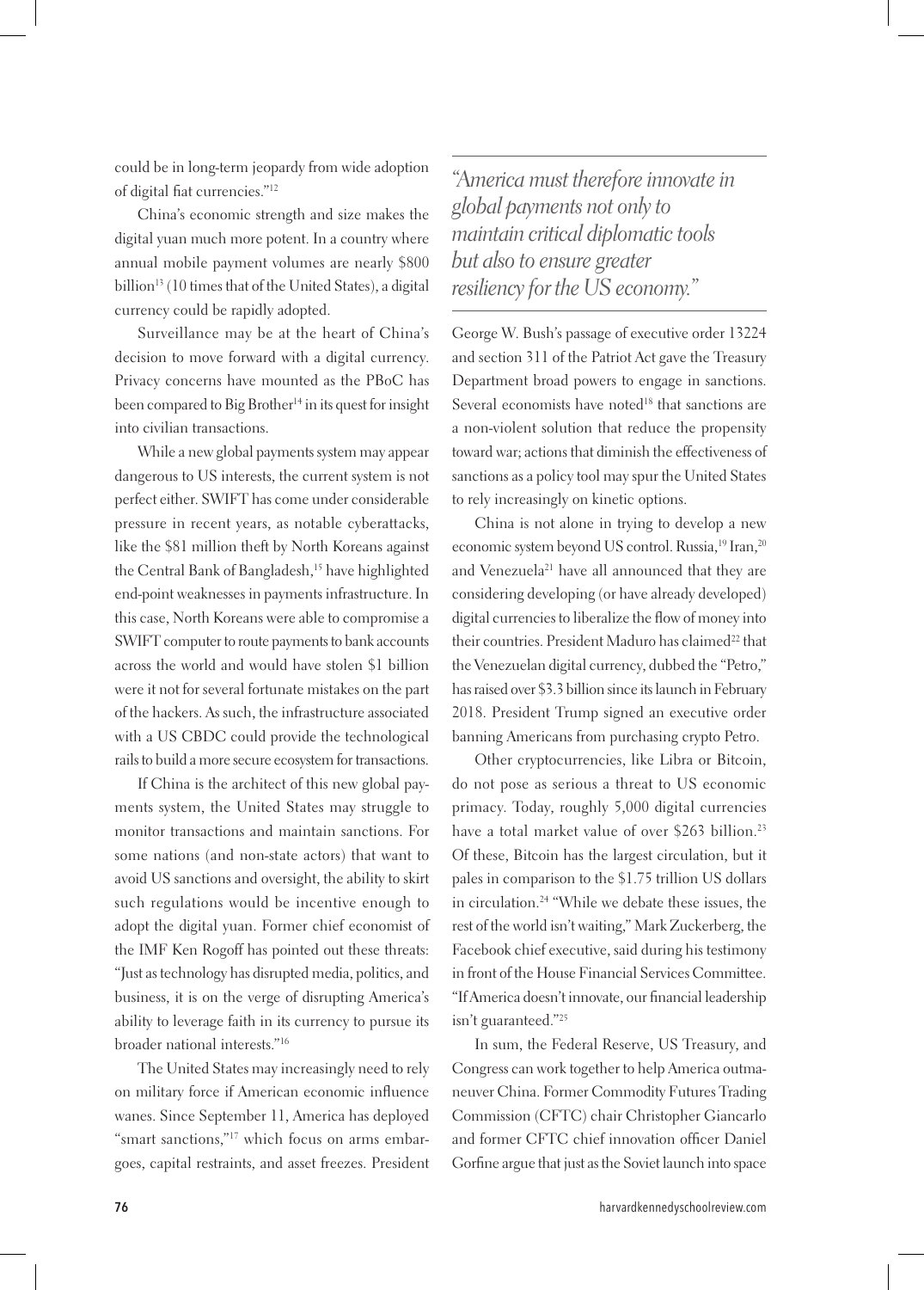## The Shifting Global Economy

threatened US technological dominance, "recent developments in digital currencies similarly threaten the dollar's dominance." They posit that "a network of Beijing-dependent states trading a digital yuan . . . could end the delicate world economic order Americans have long taken for granted."26

Economic statecraft remains a critical tool in any country's arsenal. The above agencies must ensure that China does not gain the upper hand in soft power competition.

### **Conclusion**

The US fnancial system can be restructured by giving universal direct access to credit risk-free central bank money. In the ten years since the fnancial crisis, technological advancements and regulatory tools have laid the foundation for the emergence of central bank digital currencies.

American policymakers must understand three key benefts and threats that digital currencies pose. First, digital currencies created by competing states may threaten economic primacy by allowing countries to bypass sanctions that provide a critical tool for American economic diplomacy. Second, digital currencies may improve US fnancial stability by providing a risk-free store of value for retail depositors. Third, policymakers at the Treasury Department and Federal Reserve ought to consider how CBDC design implications may disrupt bank business models, lending, and certain communities in America. As the global economy becomes increasingly interconnected and as technology continues to shape economic statecraft, CBDCs have emerged as a method to fundamentally reshape the fnancial system and promote long-term fnancial stability.

Jeremy is a dual-degree graduate student at MIT Sloan and the John F. Kennedy School of Government at Harvard University (MBA/ MPA) studying the intersection of technology, policy, and income inequality. He previously worked at the Federal Reserve Bank of New York focused on developing new approaches to forecasting and crisis readiness.

#### **Endnotes**

- 1 "Digital Currency Wars: A National Security Crisis Simulation," Belfer Center for Science and International Affairs, 19 November 2019, https://www.belfercenter.org/dcw.
- 2 Kenneth Rogoff, "The High Stakes of the Coming Digital Currency War," Project Syndicate, 11 November 2019, https:// www.project-syndicate.org/commentary/global-battle-for-digital-currency-supremacy-by-kenneth-rogoff-2019-11?barrier=accesspaylog.
- 3 Terry Burnham, "Is your money safe at the bank? An economist says 'no' and withdraws his," *PBS* (blog), 30 January 2014, https://www.pbs.org/newshour/economy/is-your-money-safeat-the-bank-an-economist-says-no-and-withdraws-his.
- 4 Viral V. Acharya, Deniz Anginer, and A. Joseph Warburton, "The End of Market Discipline? Investor Expectations of Implicit State Guarantees," 1 May 2016, available at SSRN: http://ssrn.com/abstract=1961656.
- 5 Asli Demirgüç-Kunt and Harry Huizinga, "Market discipline and deposit insurance," Journal of Monetary Economics 51, no. 2 (2003): 375–99.
- 6 Jan Bartholdy, Glenn Boyle, and Roger Stover, "Deposit insurance and the risk premium in bank deposit rates," *Journal of Banking & Finance* 27, no. 4 (2003): 699–717.
- 7 Jan Bartholdy, Glenn Boyle, and Roger Stover, "Deposit Insurance, Bank Regulation and Interest Rates: Some International Evidence," 26 August 1999, available at SSRN: https://ssrn. com/abstract=5802.
- 8 Deniz Anginer, Asli Demirgüç-Kunt, and Min Zhu, "How does deposit insurance affect bank risk? Evidence from the recent crisis," *Journal of Banking & Finance* 48 (2014): 312–21.
- 9 Tommaso Mancini Griffoli et al, "Casting Light on Central Bank Digital Currencies," Staff Discussion Notes, International Monetary Fund, 12 November 2018, https://www.imf. org/en/Publications/Staff-Discussion-Notes/Issues/2018/11/13/ Casting-Light-on-Central-Bank-Digital-Currencies-46233.
- 10 Bloomberg News, "Why China's Rushing to Mint Its Own Digital Currency," Bloomberg, 10 September 2019, https:// www.bloomberg.com/news/articles/2019-09-10/why-china-srushing-to-mint-its-own-digital-currency-quicktake.
- 11 Brenda Goh and Samuel Shen, "China's proposed digital currency more about policing than progress," *Reuters*, 1 November 2019, https://www.reuters.com/article/us-china-markets-digital-currency/chinas-proposed-digital-currency-more-about-policing-than-progress-idUSKBN1XB3QP.
- 12 French Hill and Bill Foster, "Letter to the Honorable Jerome H. Powell on the Global State of Digital Currencies" (Congress of the United States of America, 2019) [PDF file].
- 13 Kevin Wei Wang et al., "Digital China: Powering the economy to global competitiveness," McKinsey Global Institute, December 2017, https://www.mckinsey.com/featured-insights/